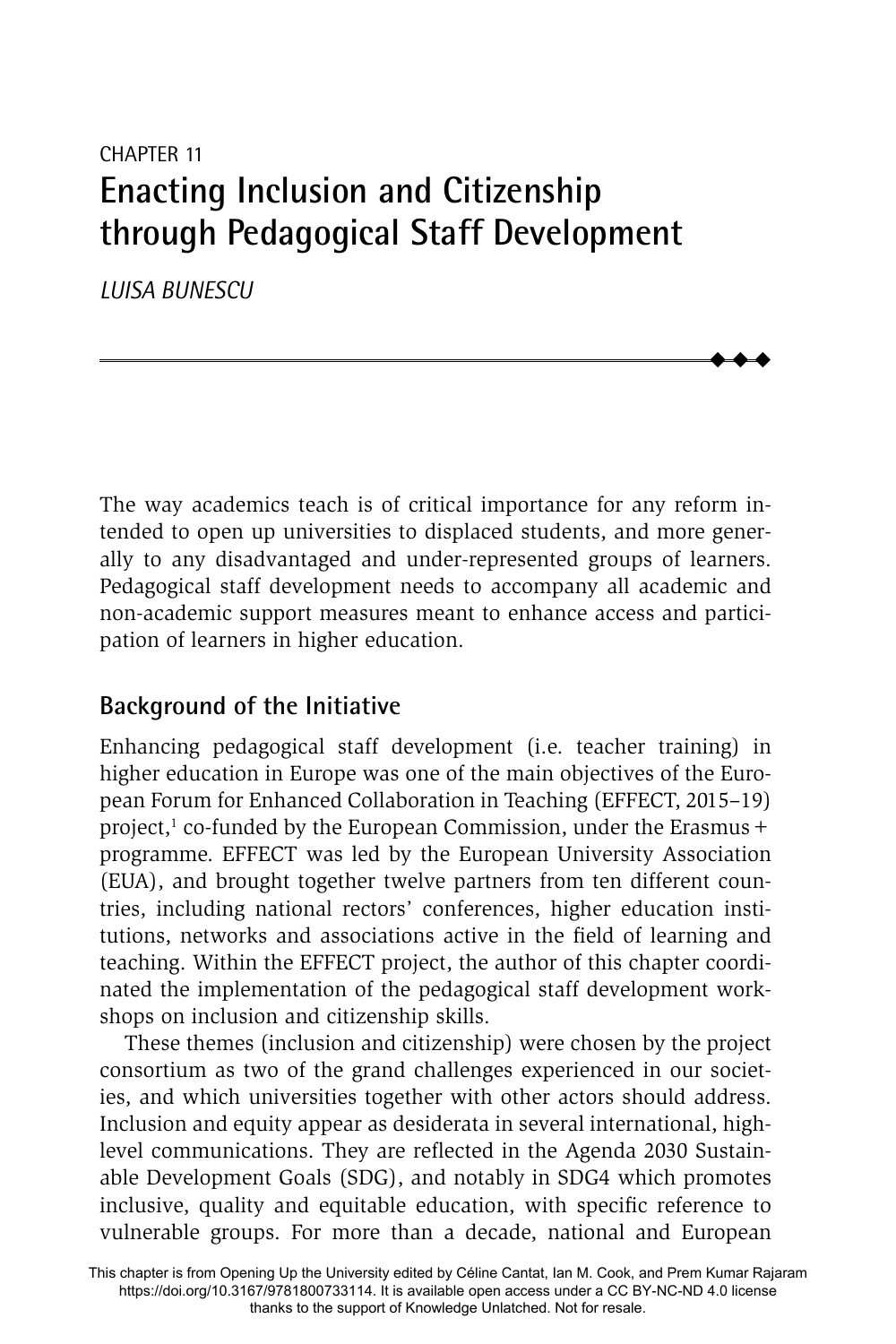agendas, both under the EU and the Bologna Process, have also emphasised equity and inclusion. In 2007, the Council of Europe defined the different missions of higher education as preparation for sustainable employment, *preparation for life as active citizens in democratic societies* (author's italics), personal development, and the development and maintenance, through teaching, learning and research, of a broad, advanced knowledge base (Council of Europe 2007).

And yet higher education in Europe falls short of being truly inclusive and equitable. Students from disadvantaged, under-represented or at-risk groups still find it hard to participate in higher education, especially without targeted support (both academic and non-academic). More recently, financial support (for instance through scholarships, exemption from tuition fees, etc.) has been provided by national authorities and higher education institutions to those in need, but curriculum design, and more importantly the teaching practice, have not changed much. There seems to be a lack of understanding that the way academics teach is of critical importance for any reform intended to enhance inclusion in higher education.

The discourse around inclusion inevitably informs that around citizenship. How do societies, higher education institutions and teaching staff include students from disadvantaged or under-represented groups such as third country nationals, refugees, stateless people and so on within their systems, while empowering them to enact their own acts of citizenship? This was the overarching question that the pedagogical staff development workshops on inclusion and citizenship skills that formed part of the EFFECT project tried to address.

Another important question then arises, namely how well teachers are prepared to consider the societal mission of higher education in learning goals and teaching practice. Interestingly, while the majority of higher education institutions agree on the increasing importance of inclusion and citizenship, they seem not to be priorities for teaching enhancement (European University Association, Trends 2018).<sup>2</sup> Hence, the EFFECT consortium considered it valuable to work on the connection between teaching enhancement and the promotion of values-based higher education (inclusion and citizenship skills).

# **Refl ecting on the Challenges**

Even if teaching performance is part of academic staff evaluation, in most European Higher Education Area (EHEA) systems good teaching plays only a small role in teachers' career progression, while research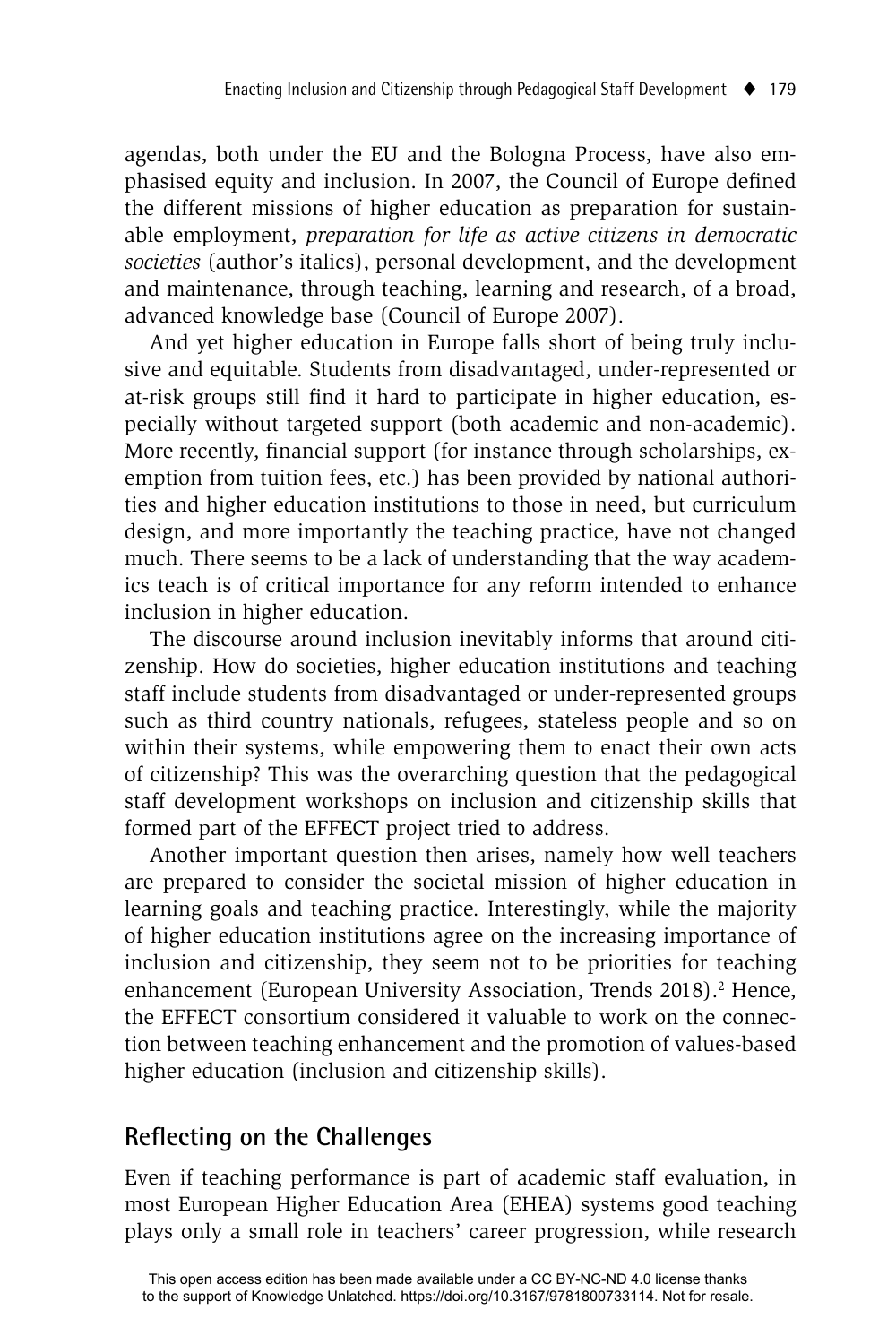performance remains the most important factor for promotion (Sursock 2015: 80; European Commission/EACEA/Eurydice 2018: 89). The disparity of esteem between research and teaching not only weakens the nexus between the two, but most importantly it drives academic staff to focus more on their research output, rather than paying equal and considerable attention to their teaching activities and pedagogical development. This finding is supported by recent research (Bunescu and Gaebel 2018: 19) confirming that only in a minority  $(32 \text{ per cent})$ of higher education systems in Europe is participation in teaching enhancement courses considered for career progression. Moreover, even in these systems, financial incentives or rewards for academic staff participating in teaching enhancement are very uncommon. Recognition for teaching enhancement would, therefore, be the first layer of the challenge at stake.

Secondly, even when promoted and implemented, teaching enhancement activities continue to be carried out against a background that lacks consensus on what makes quality teaching in education, how teacher training should be delivered and at what level (individual, departmental, within a specific discipline or interdisciplinary, at the level of the higher education institution or national, etc.). What is perhaps even more challenging is carrying out teaching enhancement activities based on a reflective approach, which has the potential to criticise the tacit understandings that practitioners have developed, and which, at times, prevents them from arriving at new understandings and practice.

Beyond anecdotal evidence, highlighting and measuring the impact of teacher training also remains challenging. This is, of course, not to say that teaching enhancement schemes are not impactful. Quite the contrary. A series of annual reports by Advance HE shows that the introduction of teaching enhancement schemes in UK universities has been having a significant impact on the higher education culture within these institutions, with teachers from the respective institutions stating that pedagogical staff development encouraged them to critically reflect on their practice and helped them to improve their teaching in the longer term (Advance HE 2018: 7).

Undervaluing teaching leaves one wondering about the capacity of our higher education systems to address student diversity and learners' success, which lies not only in funding or legal frameworks, but equally in the capacity of teachers to include all students, and enable, not despite but because of diversity, a richer learning experience.

Promoting inclusion in the classroom means encouraging and facilitating discussions, challenging stereotypes and working with unconscious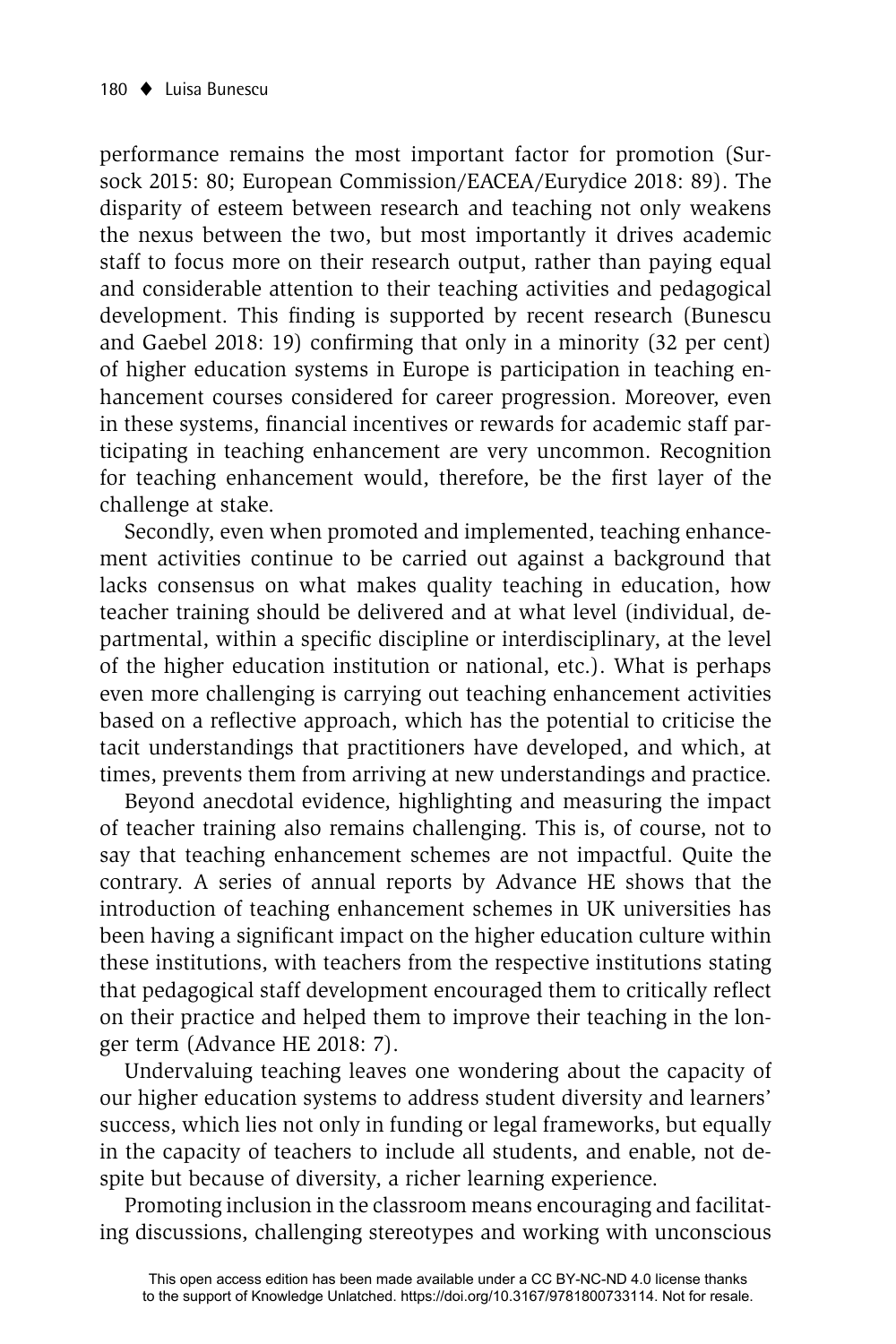biases within the learning and teaching process.<sup>3</sup> This is particularly evident when working to address inclusion and citizenship in diverse classrooms, where some students tend to be subjected to forms of marginalisation.

Refugee students are a particularly vulnerable group, given their forced displacement and obstacles to accessing and graduating from higher education in the host countries. The needs of students with a refugee background go beyond pragmatic requirements of educational programmes, and involve complex social, cultural, psychological and economic needs. This is why, especially in such cases, pedagogical staff development with a focus on inclusion is of particular relevance.

# **Inclusion and Citizenship in Higher Education Teaching**

The discourse around inclusion and citizenship skills can be framed within the capability approach pioneered by the economist-philosopher Amartya Sen and philosopher Martha Nussbaum, and which, in the past decades, has emerged as a new conceptual framework about development, justice and well-being.

The approach places at its forefront people's capabilities, meaning their genuine opportunities to achieve well-being: 'seeing opportunity in terms of capability allows us to distinguish appropriately between (i) whether a person is actually able to do things she would value *doing*, and (ii) whether she possesses the *means or instruments or permissions*  to pursue what she would like to do (her actual ability to do that pursuing may depend on many contingent circumstances)' (Sen 2005: 153).

For Sen, capabilities are available options or alternatives that do not exist only on paper (formally, legally), but are also effectively available to a person. The opportunity to be educated, the ability to travel and study abroad, or to actively take part in the political and civic life of a community could be thought of as capabilities. Importantly, it should be acknowledged that not every person has the same real opportunities. For instance, citizenship rights and benefits are not accessible to all groups in our societies. The right to education and access to social benefits still depend, in many countries, on being a citizen. As Engin Isin puts it, 'in political life, when you are deprived of a nationality status, being just "human" doesn't help' (Pullano 2013).

If we are to transpose Sen's understanding of capabilities to people seeking asylum or to refugees, their capabilities are much more limited than those of country citizens. The United Nations High Commissioner for Refugees (UNHCR) estimates that globally only 1 per cent of ref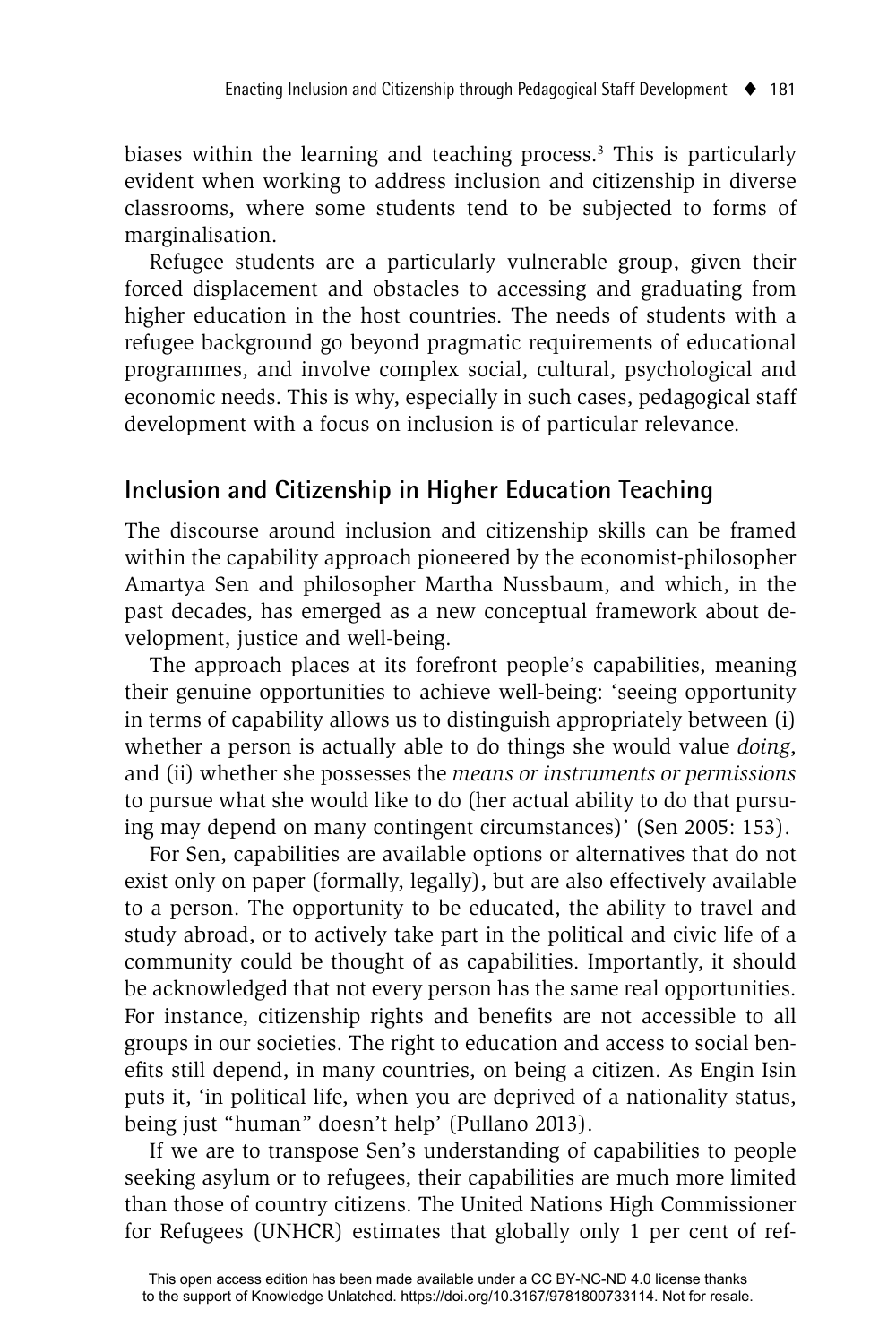ugees have been able to enrol in higher education, compared with a global average of 36 per cent of young people (UNHCR 2018), even though several international conventions (such as the Universal Declaration of Human Rights) stipulate that access to higher education is a human right. In most higher education systems, refugees and asylum seekers are considered as third country nationals (i.e. international students), which automatically qualifies them for much higher, often unaffordable, tuition fees. Thus, although higher education might very well be a formal, legal option for everyone, in reality higher education is not effectively available to specific groups, such as those with refugee status, due to additional and at times invisible obstacles and barriers that such specific groups face. Hence, discussions on access and real opportunities should be the starting point for meaningful conversations around both inclusion and citizenship. Who should be included in higher education, in addition to traditional learners? Who gets to benefit from citizenship rights and to what extent?

Citizenship, understood in its formal, legal sense (the state of being a member of a particular country and having rights because of it), is in fact restrictive, leaving certain groups out: citizens can have rights, but also duties that are denied or only partly extended to other noncitizens residing in a country or to those who are citizens but institutionally marginalised (e.g. Roma populations in certain European countries). Usually, citizenship is a prerequisite for full political rights, such as the right to vote or to hold public office. In its formal, legal interpretation, therefore, citizenship is exclusive, not necessarily being reserved for all residents of a country.

In the context of the EFFECT pedagogical staff development workshops on inclusion and citizenship skills, citizenship was not framed in its formal, legal meaning, but formulated in broader terms and understood as 'participation in civil society, community and/or political life, characterised by mutual respect and non-violence in accordance with human rights and democracy' (Hoskins 2006: 4). This approach to citizenship mirrors Engin Isin's argument that people who are not formal citizens can also 'act out' or enact citizenship: 'Acts of citizenship may be cultivated by or may transgress practices and formal entitlement, as they emerge from the paradox between universal inclusion in the language of rights and cosmopolitanism, on the one hand, and inevitable exclusion in the language of community and particularity on the other' (Isin and Nielsen 2008: 11).

Citizenship thus becomes a dynamic process, where the question 'Who is a citizen?' gets replaced by 'What makes citizens?'. Precisely in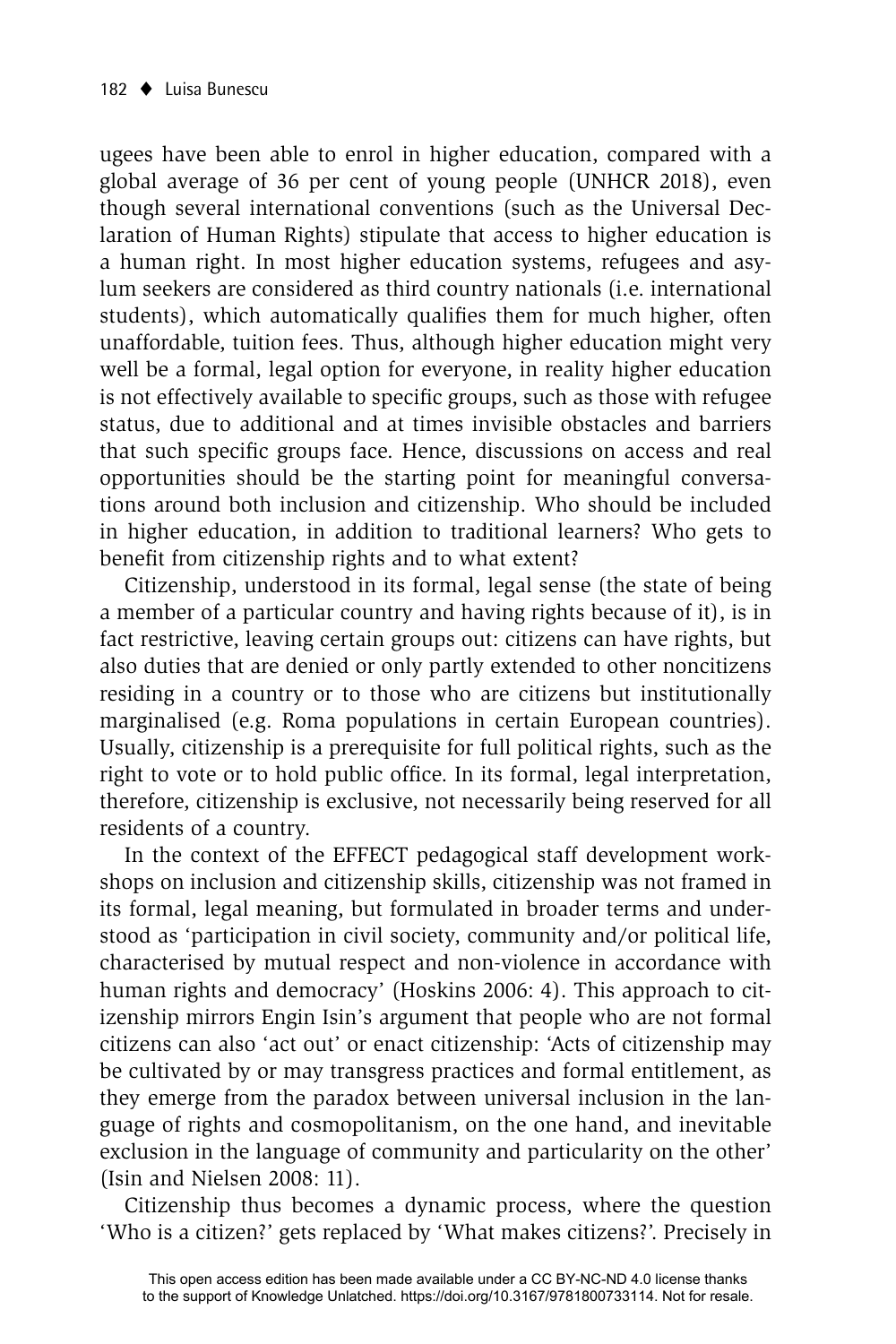this last question lies the bridge between inclusion and citizenship, so that the two concepts have the potential to be brought together.

Inclusion and citizenship were addressed jointly as topics for pedagogical staff development also because neither is currently treated as a priority in terms of teaching enhancement, although several political systems in Europe have been marred by waves of populism and nationalism in the past years, and in particular since the beginning of what is usually labelled as the 'refugee crisis'.

This leaves the question of how well teachers in higher education institutions across Europe are equipped to address grand challenges such as inclusivity and citizenship. Did teachers have the opportunity to follow pedagogical staff development, particularly around such challenges? Did they have the occasion to engage in meaningful conversations on inclusion and citizenship within their institutions? This is vital for providing a learning experience that would enable the development of students as critical thinkers, responsible citizens in a changing world and adults who can address their own and the world's grand challenges.

# **The Methodology of the Inclusion and Citizenship Skills Workshops**

If pedagogical staff development is to achieve psychosocial change among the academic teaching staff, then reflective learning needs to be considered. Reflection is not an end in itself, but rather an important tool which enables teachers to be more intentional and deliberate in their teaching.

However, conservative pedagogical training models, promoting a 'how to' and hands-on training approach, do not sufficiently exploit the potential that critical reflection and personal agency (i.e. the role of teachers as practitioners and individuals) have in the classroom, although both are central in conveying values-based education. This is why the EFFECT consortium undertook an extensive literature review in order to identify a methodology that would encourage critical reflection in pedagogical staff development. The Change Laboratory methodology4 was chosen, as it offered an opportunity to reconcile formal teacher training and critical reflection, while emphasising personal agency in values-based teaching enhancement.

Change Laboratory intends to reconceptualise activity, by first provoking authentic reactions, responses and disagreements among the participants. Confrontation, authenticity and courage to utter what one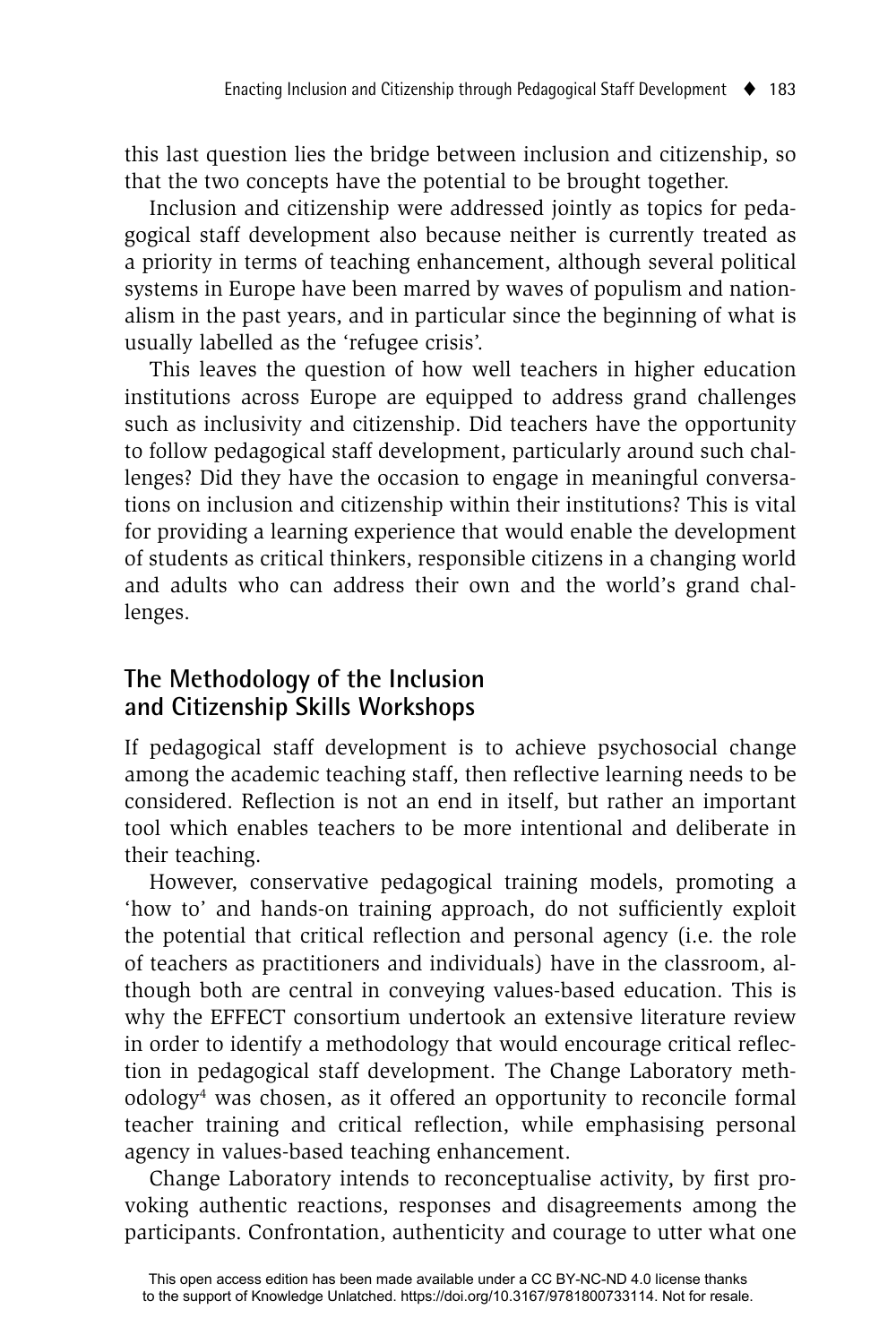really thinks are all elicited from the participants, as 'good teaching requires courage – the courage to expose one's ignorance as well as insight, to invite contradiction as well as consent' (Palmer 1990: 15).

In order to elicit authentic and powerful reactions within the workshops, stimulus material was developed, consisting of original student and teacher testimonials on concrete situations related to inclusion and citizenship in higher education.

There is no diversity in my programme. I am a final-year PhD candidate and I have never felt culturally or ethnically included. The fact that I am one of two black persons in my programme and that I do not have friends is not my fault. Everything is white and Euro-centric.

**Figure 11.1.** Example of stimulus material. Image by the author.

A small library of all stimulus material used in the pedagogical staff development workshops on inclusion and citizenship skills was prepared by the project team and is available for public use.<sup>5</sup>

After the disagreement and confrontation surface based on the stimulus material proposed by the workshop facilitator, participants are encouraged to work together to reimagine their teaching activity and identify solutions that would address their practice. As applied in the workshops, the methodology stimulated meaningful conversations and reflection among the participants and brought together different perspectives to a shared challenge.

## **Implementation of the Workshops**

Over 130 academic staff from ten European countries attended the pedagogical staff development workshops on inclusion and citizenship skills organised as part of the EFFECT project. Most of the participants were academic teaching staff, but students, institutional leadership and technical and administrative staff also attended.

Normally, the Change Laboratory methodology presupposes that the same group of participants meets several times over a 9–12-month period, with tasks in between the sessions. The EFFECT team, nevertheless, wanted to test the adaptability of this methodology in different higher education systems around Europe, as well as in a virtual learning environment, so the methodology itself had to be slightly adapted. For the four face-to-face workshops, the implementation team worked each time with a different group of participants, in different national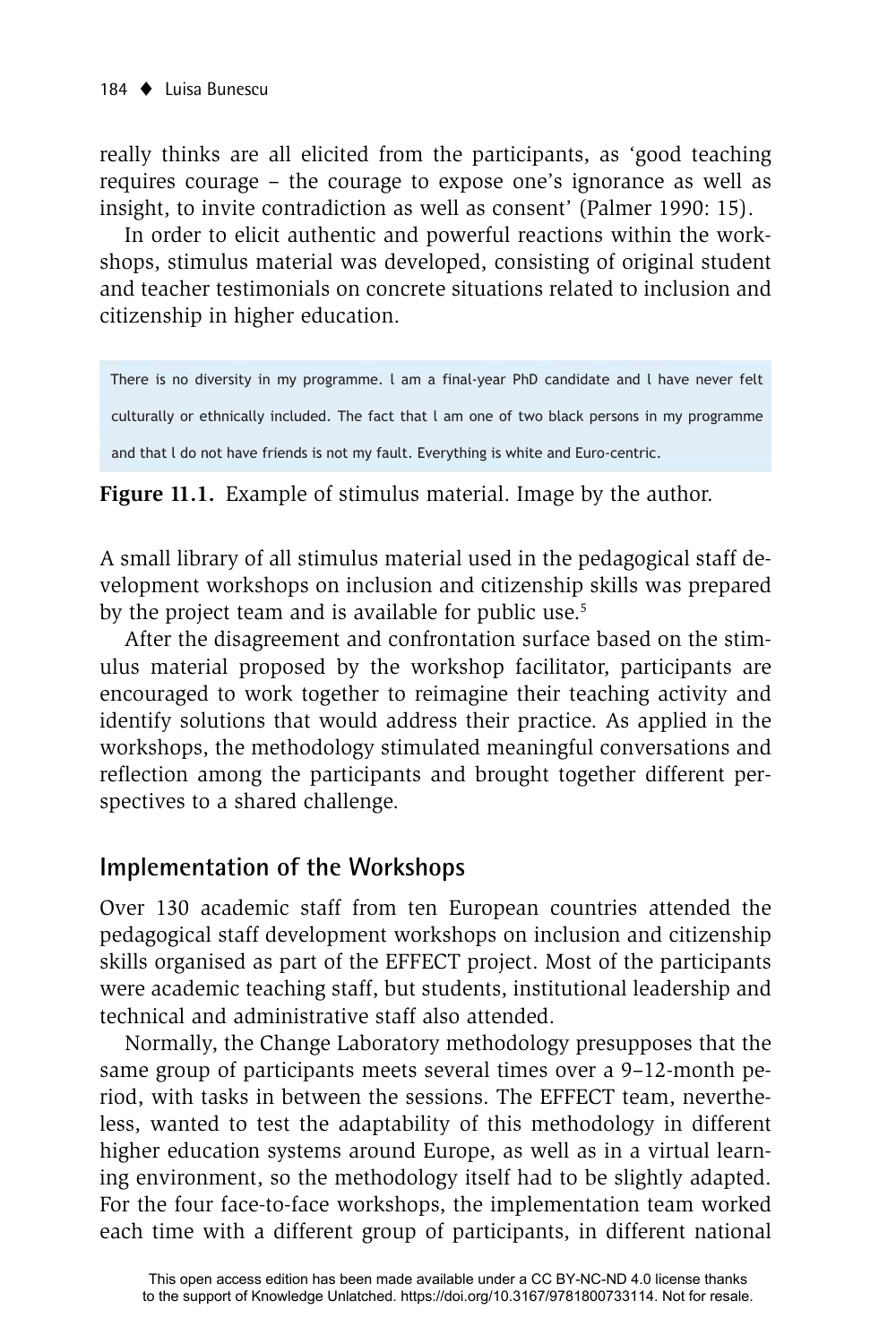and international contexts. For online workshops, the same pilot group of ten participants followed a series of three webinars following the model of the face-to-face workshops adapted to online delivery.

In the online meetings, the conversations were steered by an experienced facilitator with additional technical support. To make best use of their time online, participants were given home assignments based on issues arising in the sessions, for instance completing a self-assessment questionnaire on unconscious bias<sup>6</sup> or applying the Change Laboratory model to their own teaching practice.

In the face-to-face workshops, participants were split into smaller discussion groups, configured to reflect a diversity of stakeholders around the table: teachers, students, technical, library and support staff as well as institutional leadership. On average, there were about six participants per table. It was thought, and later confirmed, that smaller discussion tables would encourage participants to get more engaged in the conversations, whereas larger tables would lead to the disengagement of some attendees. The discussions, based on stimulus material, were facilitated by well-briefed table scribes, who not only gently steered the conversations, but also captured the main ideas in writing.

A set of open reflective questions built around stimulus material were advanced by the table scribes, to provoke conversations on what teachers face in their own learning and teaching contexts. The following reflective questions were suggested: What are the artefacts, rules and organisational structures at play in your institution and which directly affect your teaching practice? What is your motivation for seeking change? What could be different? What difference will it make? What can you personally do about it? How disruptive are you prepared to be? These questions were mainly designed to challenge the assumptions and status quo by asking participants to reflect both on their individual practice and institutional culture. They were also meant to trigger conversations on how pedagogical reflection can introduce different (refugee) narratives in the classroom and how such narratives can be reframed in all aspects of teaching (reading questions, the courses' thematic focus, lecture materials and class discussions), as Erin Goheen Glanville also describes in her chapter in this volume.

The institutional culture should not be forgotten in such conversations, given the impact that department, discipline colleagues and supervisors have on the outcomes of individual teacher training. In fact, although the role of champions in inclusion and citizenship education was widely acknowledged, it was believed that individual teacher training alone would not be sufficient to change powerful and well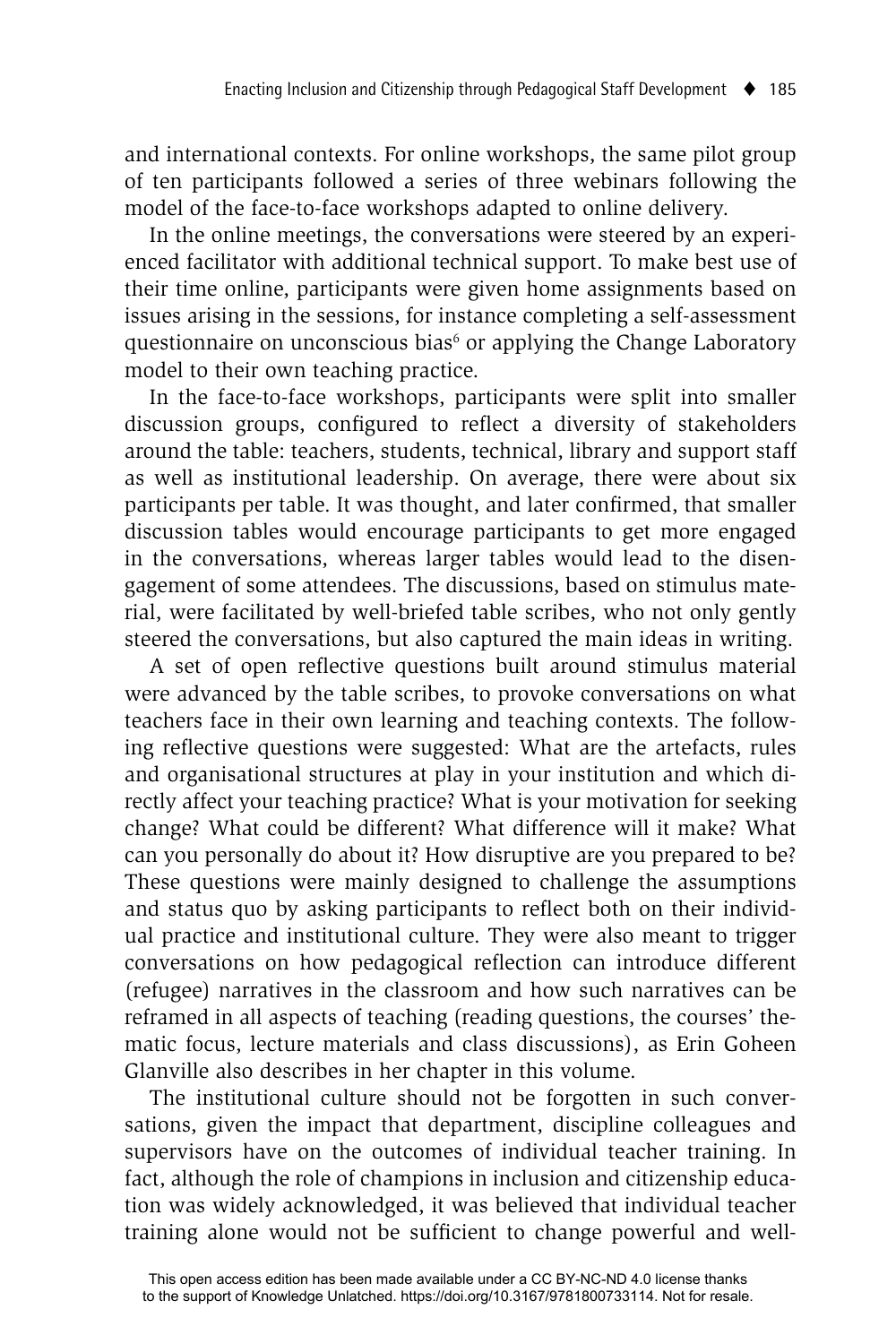established institutional cultures. Discussions with the teaching staff made it clear that senior encouragement made a difference, not only by creating a sense of obligation, but also by sending a signal that the institutional leadership is committed to the inclusivity agenda.

More detailed information on how the face-to-face and online workshops on inclusion and citizenship skills were implemented can be found in the Appendix to the feasibility study of the EFFECT project.7

#### **Lessons Learnt from the Workshops on Inclusion and Citizenship Skills**

Since only a few workshops with a relatively small number of participants have been organised, results from this work have to be taken with caution.

The implementation team conducted two rounds of follow-up surveys with the participants of these workshops, one immediately following the event, and the second four to seven months later, the latter mostly in order to inquire about any follow-up activities and impact on teaching practice. The participants credited the workshops for raising awareness and interest in cultural adaptation among the teaching staff, showing more care towards students from under-represented backgrounds, awareness in conveying inclusivity through the academic practice and development of methods and tools to better integrate migrants into local and higher education communities. One workshop table scribe noted: 'The participants appreciated the opportunity to be heard and valued reflection spaces like this one'. Interestingly, a majority of the respondents wrote that they had not attended similar teaching enhancement workshops or initiatives before.

The Change Laboratory methodology was perceived as innovative by the attendees and, in general, the experience of workshops showed that meaningful conversations but also disagreements enable reflections, which allow better understanding of the challenge, before advancing towards solutions. As Schön (1983: 61) wrote: 'Through reflection, he [i.e. the practitioner] can surface and criticize tacit understandings that have grown up around the repetitive experiences of a specialized practice, and can make new sense of the situations of uncertainty or uniqueness which he may allow himself to practice'.

After the pedagogical staff development workshops, some of the participants implemented follow-up initiatives, such as organising workshops for their own students using the Change Laboratory methodology to enhance the inclusion of learners with disabilities or working on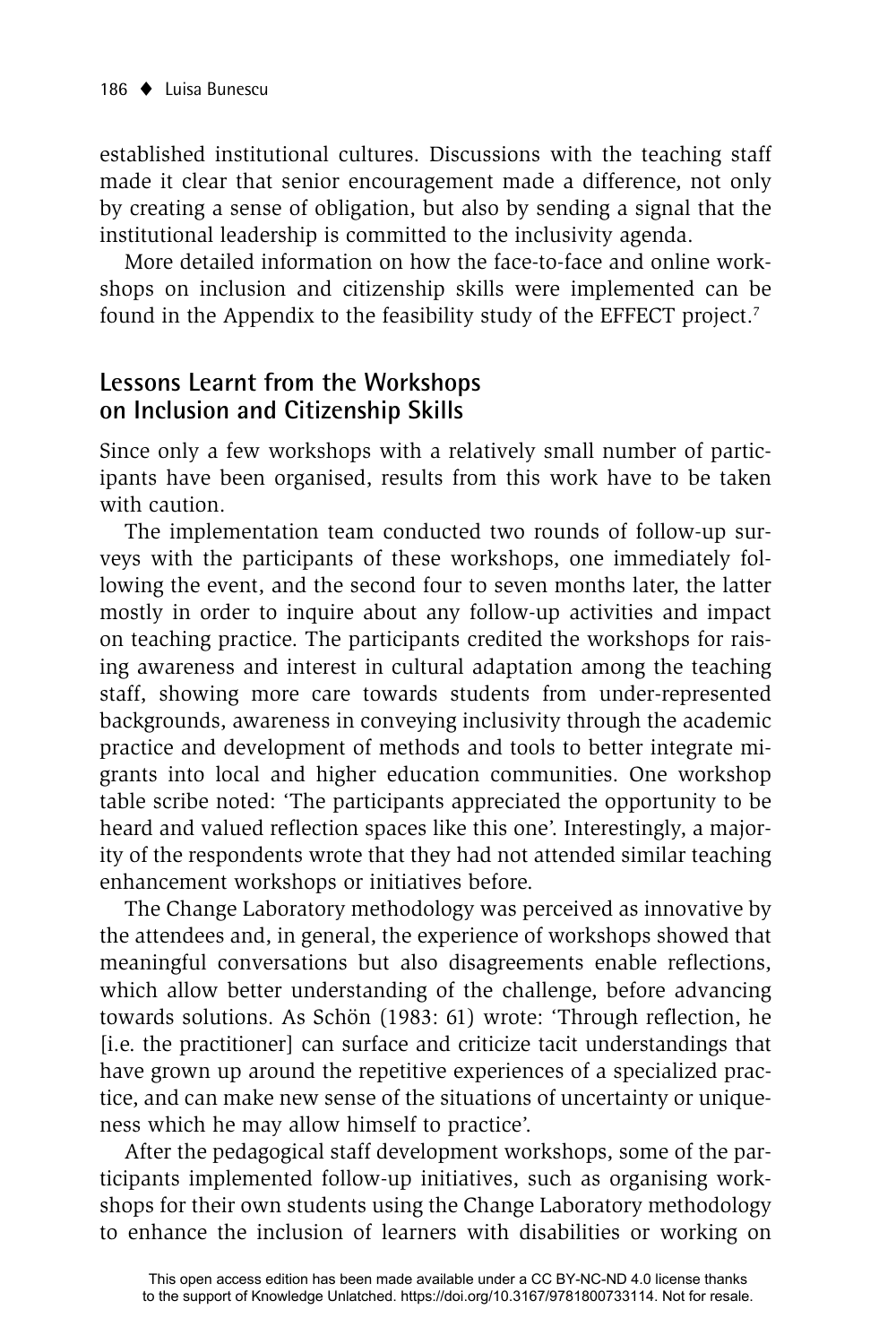developing a boardgame that would help students and teaching staff to improve their cultural understanding. A majority of the participants in the pedagogical staff development workshops said that the discussions raised during the workshops influenced their teaching practice afterwards. They mentioned being more aware of their own unconscious bias or developing more interactive and dynamic activities in the classroom to promote collaboration among students.

One of the lessons learnt is that stimulus material should be carefully prepared, as this is the main element that steers the conversations within the workshops. There should be no reluctance or fear in proposing provocative stimulus material, as the Change Laboratory methodology is intended to be contentious. Moreover, the workshops themselves should provide a safe space for saying what might otherwise remain unspoken. It is likewise important to contextualise the stimulus material, based on the cultural and social issues where the workshop is taking place, but also on the local higher education culture, so that the participants identify themselves with the challenges proposed.

The composition of the smaller breakout/discussion groups should also be carefully considered. There is the risk that a self-selecting group of inclusivity experts will move fast to find solutions to the challenges, rather than systematically unpacking them in order to find novel and sustainable approaches. The discussions were felt to be more meaningful and inclusive with a combination of teachers, students and support staff around the table. A homogenous group (e.g. only teachers) tended to identify solutions outside their scope of influence, rather than recognising their own agency and responsibility in addressing inclusivity and citizenship in the classroom. The implementation team also felt that discussion groups that included attendees from different cultural and disciplinary backgrounds worked better, as peer learning took place in an intercultural and interdisciplinary setting. Participation of institutional leadership did not appear to inhibit the discussions; on the contrary, it enhanced the credibility and importance of the initiative.

The power of these pedagogical staff development workshops rested also on acknowledging that not all students in higher education have the same capabilities (i.e. genuine opportunities), and that, especially in the case of students from under-represented backgrounds, contingent circumstances matter a lot. For higher education institutions and for teachers alike, addressing larger and more diverse student bodies would mean acknowledging that in order to succeed, students have different needs, based on their real and not formal opportunities.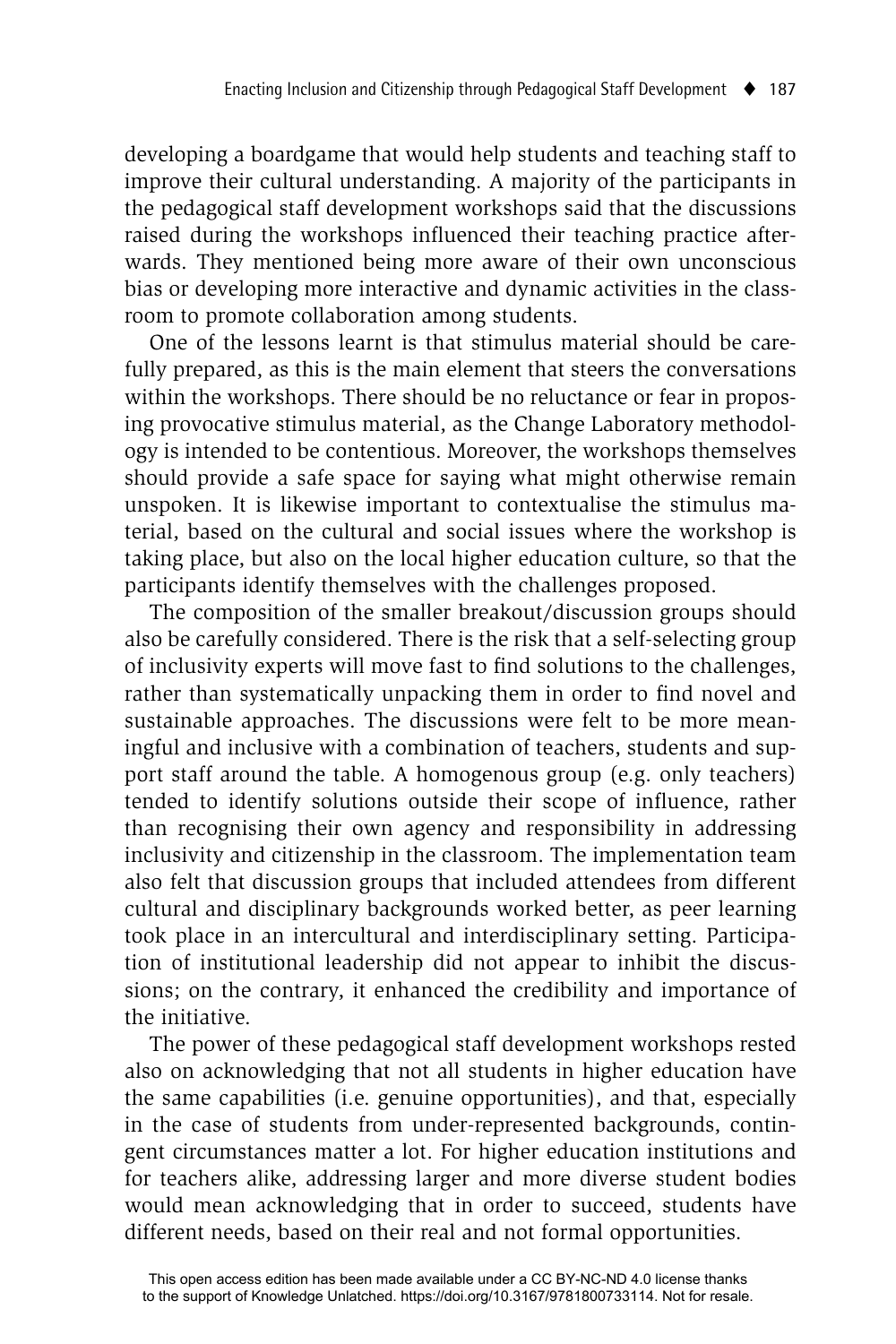Although access to higher education is a human right, the workshops enabled the participants to reflect critically on what this really presupposes. Invisible barriers, sometimes in the form of unconscious bias from teachers and colleagues, emotional trauma, but also more visible obstacles (e.g. language, financial capacity) were discussed. This transposed into practice Sen's understanding of capabilities which are 'characteristics of individual advantages, [which] fall short of telling us enough about the fairness or equity of the process involved, or about the freedom of citizens to invoke and utilise procedures that are equitable' (Sen 2005: 156).

The initiative to have such pedagogical staff development workshops can also be an impetus for teachers to think more closely about how students can enact citizenship, irrespective of their formal citizenship status. This approach to citizenship leads to an argument in favour of diversity and inclusion, and in broader terms to a humanising agenda that transcends higher education.

# **Recommendations and Concluding Remarks**

Behavioural change requires time and presupposes a reassessment of one's conceptions and attitude. For this to happen, teaching enhancement should have a certain duration and its impact might not become visible immediately. Due to time constraints under the EFFECT project, the Change Laboratory methodology was not implemented in a typical way, in the sense that the implementation team did not work with the same group of participants over a period of nine to twelve months. However, there were early indications of changing attitudes, especially in the online version of the workshops where the same group engaged several times. It is therefore recommended to have a systematic approach to teaching enhancement, rather than one-time and disconnected interventions.

Given their complexity and importance, conveying inclusion and citizenship skills in an academic and pedagogic context should also become a systematic effort at the level of higher education institutions. In this respect, the institutional culture, which is 'not something an organization has, but rather what it is' (Mats Alvesson, cited in Roxa and Martensson 2012: 4), plays a central role. For the institutional culture to change, the effects of pedagogical staff development need to go beyond the individual level, and resonate with departments, disciplines and institutional leadership. All major stakeholders should contribute towards such a shift in the institutional culture.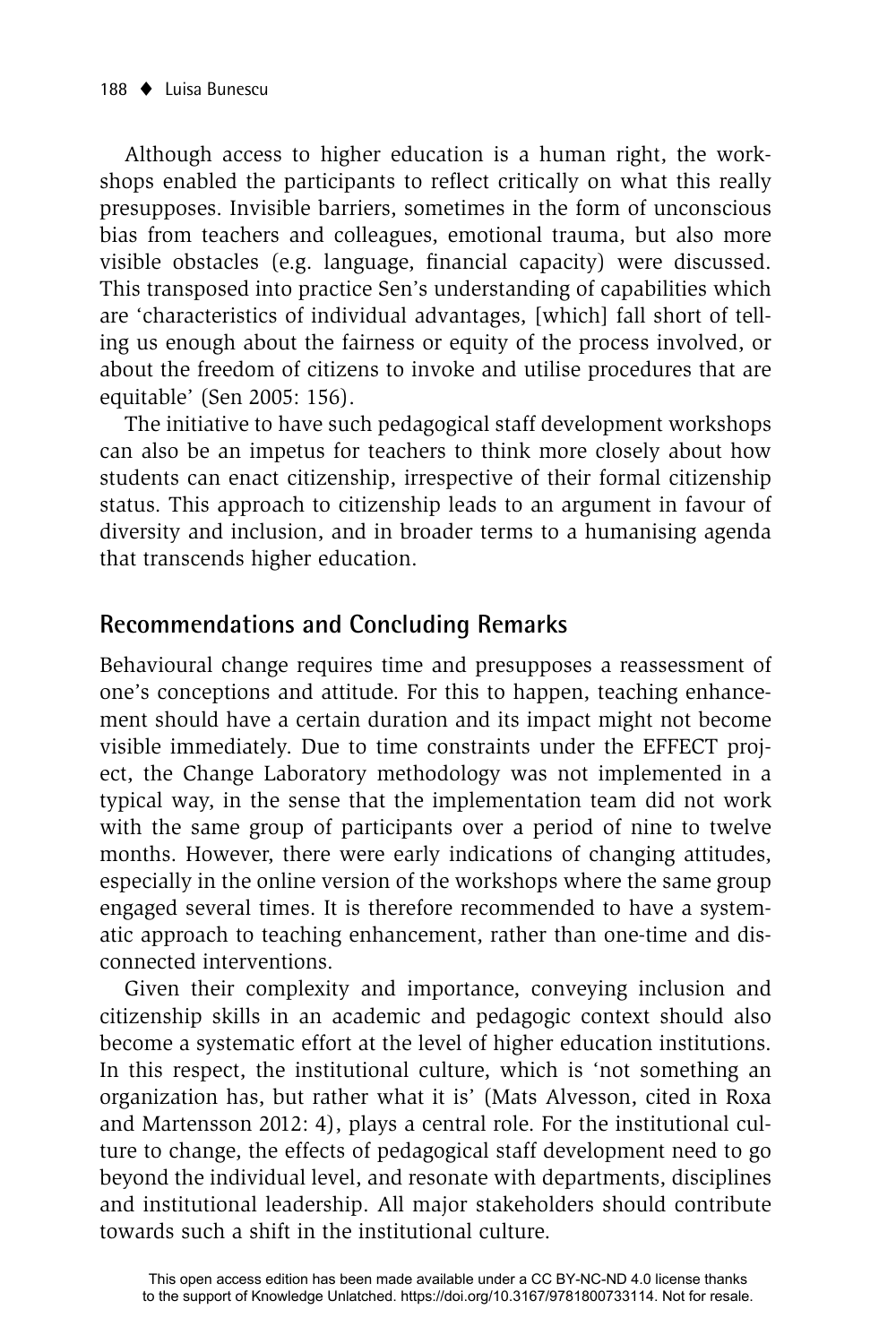As mentioned at the beginning of this chapter, teaching as a professional activity, compared to research, is poorly recognised and rewarded in most European higher education systems. This becomes a disincentive for teachers to engage in pedagogical staff development opportunities, and more importantly gives the wrong signal that the personal agency of the teachers is of little importance for student success. Recognition for such teaching enhancement workshops (for example through open badges, career progression) could play an important role in raising the profile of teaching and encouraging more academic staff to enrol for initial and continuous teacher training. Finally, the model of these workshops asks that reflection is harnessed, biases called into question and real commitments to action made.

**Luisa Bunescu** is a Policy Analyst at the European University Association (EUA) in Brussels (Belgium). Prior to joining EUA, Luisa worked as a Research Assistant in Macroeconomics at the Berlin School of Economics and Law and as Assistant to the Director at the Centre International de Formation Européenne (CIFE) in Nice, France. Her research interests are in the macroeconomics of higher education, as well as in learning and teaching practices to address equity and inclusion in the academic world.

 $\blacklozenge$ 

#### **Notes**

- 1. See https://www.eua.eu/101-projects/560-effect.html.
- 2. In the context of this chapter, I refer to 'teaching enhancement' for any type of formal pedagogical development or training provided to teachers, in various ways and formats, such as initial teacher training and continuous professional development (CPD).
- 3. This is in line with the tenets of critical pedagogy, as theorised, for instance, by Henry Giroux. According to the latter, critical pedagogy is a moral and political practice that helps to unsettle recurrent assumptions, involving, among other things, a struggle for a more socially just world, and which enables students to focus on the suffering of others (Giroux 2011).
- 4. The EFFECT project team drew heavily on Bligh and Flood (2015).
- 5. See Appendix 2, 'The EFFECT Pedagogical Staff Development Workshops: A Repository of Stimulus Material', https://www.eua.eu/downloads/publicati ons/eua%20brochure%202\_appendix%202\_fin\_single%20page.pdf (accessed 9 October 2019).
- 6. See https://implicit.harvard.edu/implicit/ and https://secure.understanding prejudice.org/iat/.
- 7. See Appendix 1, 'The EFFECT Pedagogical Staff Development Workshops: Methodology, Assessment, and Lessons Learnt', https://www.eua.eu/down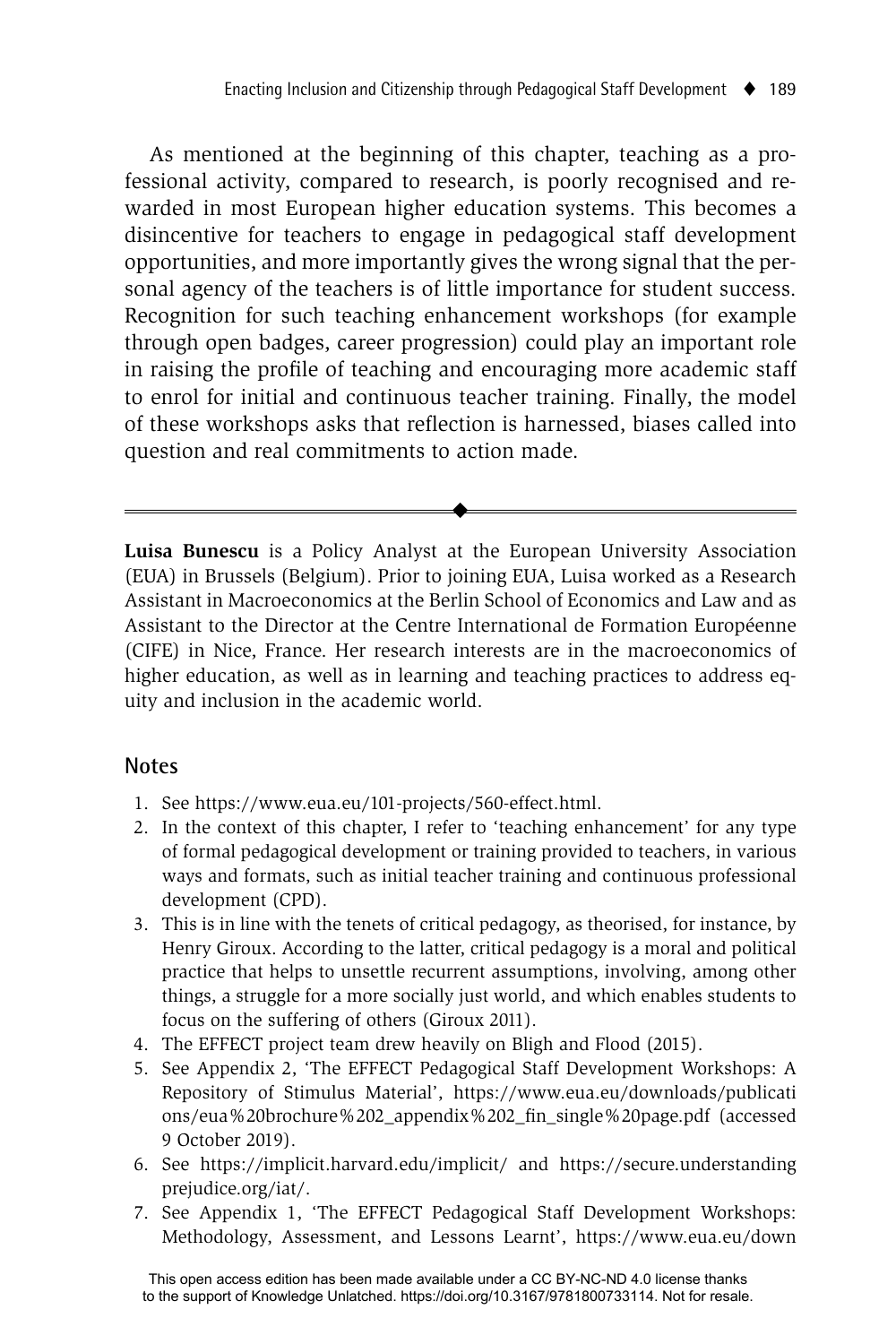loads/publications/eua%20brochure%202\_appendix%201\_fin\_single%20 page.pdf (accessed 9 October 2019).

#### **References**

- Advance HE. 2018. *Annual Review of HEA Accredited CPD Schemes 2016–2017*. https://www.heacademy.ac.uk/system/files/downloads/Annual%20Review %20of%20HEA%20accredited%20CPD%20schemes%202016-17.pdf.
- Beatty, B.R. 2000. 'The Emotions of Educational Leadership: Breaking the Silence', *International Journal in Education* 3(4): 331–57.
- Bligh, B., and M. Flood. 2015. 'The Change Laboratory in Higher Education: Research-Intervention Using Activity Theory', in J. Huisman and M. Tight (eds), *Theory and Method in Higher Education Research*, Vol. 1. http://eprints.lancs .ac.uk/74672/1/Volume\_3\_Bligh\_Flood.pdf.
- Bunescu, L., and M. Gaebel. 2018. *National Initiatives in Learning and Teaching in Europe: A Report from the European Forum for Enhanced Collaboration in Teaching (EFFECT) Project*. https://www.eua.eu/resources/publications/799:natio nal-initiatives-in-learning-and-teaching-in-europe.html.
- Council of Europe. 2007. *Recommendation CM/Rec(2007)6 of the Committee of Ministers to Member States on the Public Responsibility for Higher Education and Research*. Council of Europe. https://search.coe.int/cm/Pages/result\_details .aspx?ObjectId=09000016805d5dae.
- European Commission/EACEA/Eurydice. 2018. *The European Higher Education Area in 2018: Bologna Process Implementation Report*. Luxembourg: Publications Office of the European Union.
- European University Association, Trends. 2018. *Learning and Teaching in the European Higher Education Area*. Brussels. https://eua.eu/downloads/pub lications/trends-2018-learning-and-teaching-in-the-european-higher-educati on-area.pdf.
- Giroux, A.H. 2011. *On Critical Pedagogy*. New York: Bloomsbury.
- Hoskins, B. 2006. *Draft Framework on Indicators for Active Citizenship*. Ispra: CRELL. http://citeseerx.ist.psu.edu/viewdoc/download?doi=10.1.1.132.1723  $\&$ rep = rep1 $\&$ type = pdf.
- Isin, E.F., and G.M. Nielsen. 2008. *Acts of Citizenship*. New York: Palgrave Macmillan.
- Palmer, P.J. 1990. 'Good Teaching', *Change* 22(1): 10–16.
- Pullano, T. 2013. 'Rethinking Citizenship beyond the Nation State. Interview to Engin Isin'. *European Alternatives*, 26 February. https://euroalter.com/2013/ rethinking-citizenship-beyond-the-nation-state-interview-to-engin-isin.
- Roxa, T., and K. Mårtensson. 2012. 'How Effects from Teacher-Training of Academic Teachers Propagate into the Meso Level and Beyond', in E. Simon and G. Pleschova (eds), *Teacher Development in Higher Education: Existing Programs, Program Impact and Future Trends*. London: Routledge.
- Schön, D.A. 1983. *The Reflective Practitioner: How Professionals Think in Action.* New York: Basic Books.